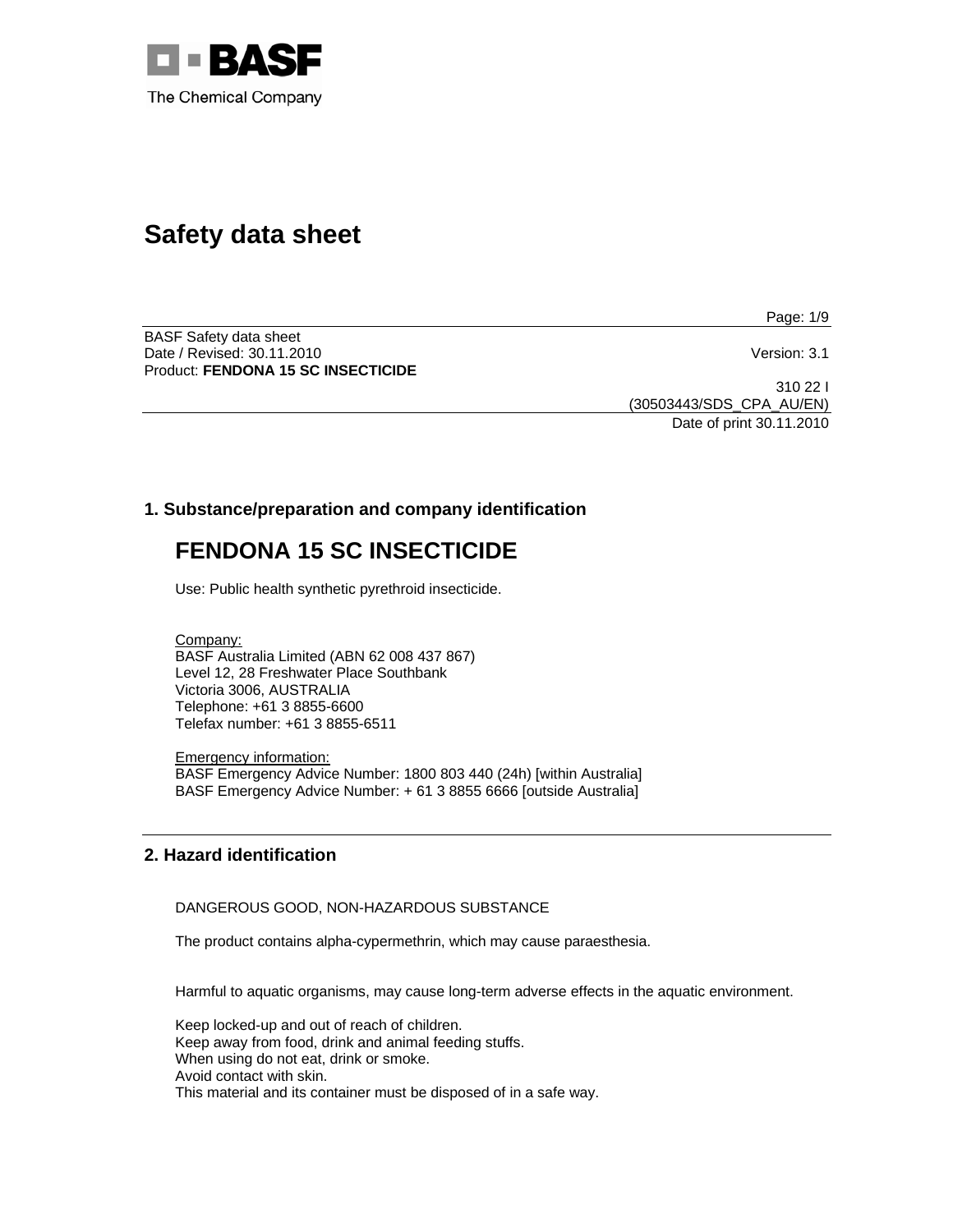Page: 2/9

BASF Safety data sheet Date / Revised: 30.11.2010 Version: 3.1 Product: **FENDONA 15 SC INSECTICIDE**

310 22 I (30503443/SDS\_CPA\_AU/EN) Date of print 30.11.2010

### **3. Composition/information on ingredients**

#### **Chemical nature**

Insecticide, suspension concentrate (SC)

Hazardous ingredients

alpha-Cypermethrin

Content (W/W): 1.5 % CAS Number: 67375-30-8 EC-Number: 257-842-9 Hazard symbol(s): T, N R-phrase(s): 20, 25, 37/38, 48/22, 50/53

The wording of the hazard symbols and R-phrases is specified in Section 16 if dangerous ingredients are mentioned.

# **4. First-Aid Measures**

General advice:

Avoid contact with the skin, eyes and clothing. Take off immediately all contaminated clothing. If difficulties occur: Obtain medical attention. Show container, label and/or safety data sheet to physician.

If inhaled:

Keep patient calm, remove to fresh air, seek medical attention.

On skin contact:

After contact with skin, wash immediately with plenty of water and soap. If irritation develops, seek medical attention.

On contact with eyes:

Immediately wash affected eyes for at least 15 minutes under running water with eyelids held open, consult an eye specialist.

On ingestion:

Rinse mouth immediately and then drink plenty of water, seek medical attention. Do not induce vomiting unless told to by a poison control center or doctor. Never induce vomiting or give anything by mouth if the victim is unconscious or having convulsions.

Note to physician:

Symptoms: numbness and tingling of hands and feet, convulsions Treatment: Treat according to symptoms (decontamination, vital functions), no known specific antidote.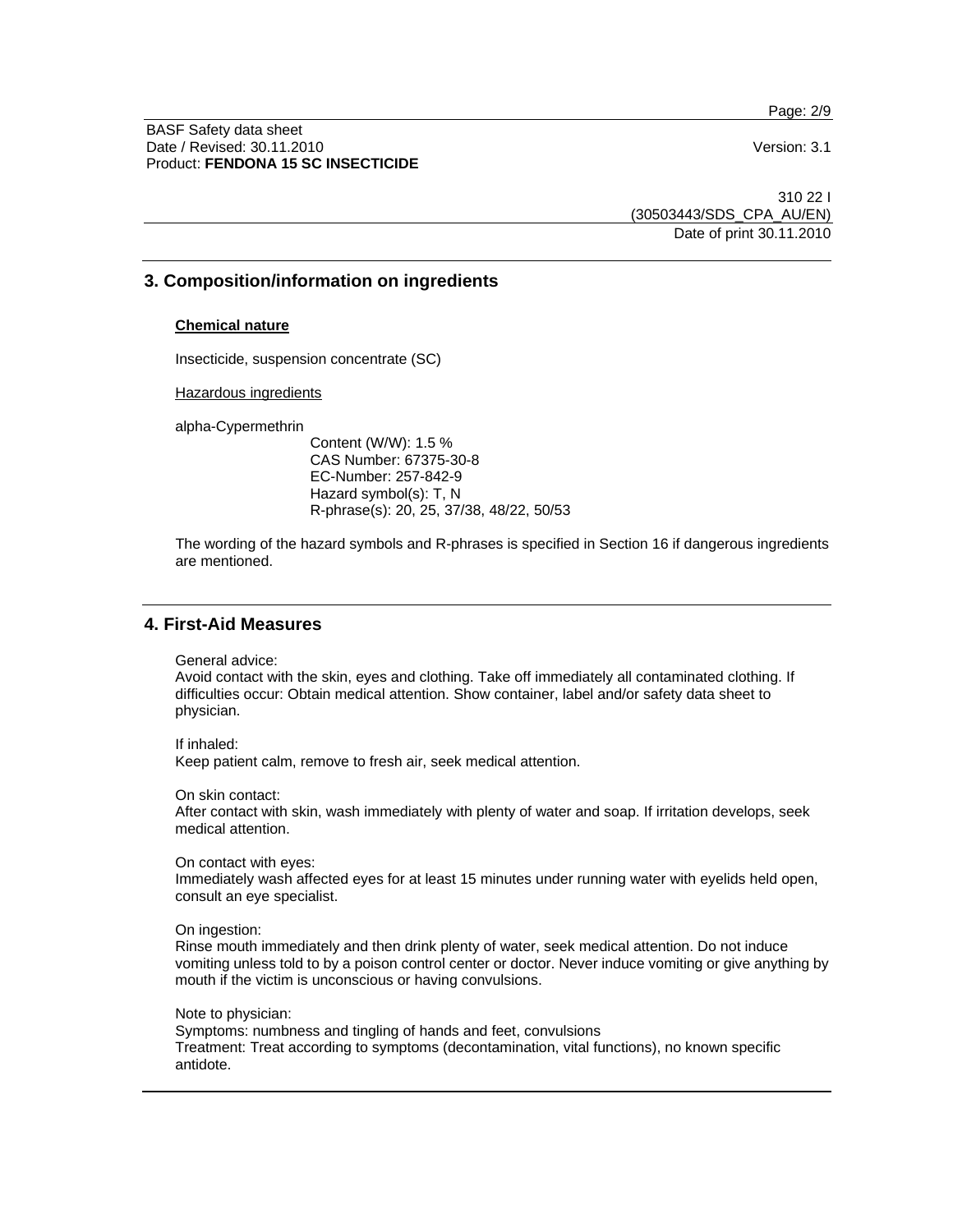Page: 3/9

BASF Safety data sheet Date / Revised: 30.11.2010 Version: 3.1 Product: **FENDONA 15 SC INSECTICIDE**

310 22 I (30503443/SDS\_CPA\_AU/EN) Date of print 30.11.2010

### **5. Fire-Fighting Measures**

Suitable extinguishing media: water spray, foam, dry powder

Specific hazards:

carbon monoxide, hydrogen chloride, hydrogen cyanide, nitrogen oxides, organochloric compounds The substances/groups of substances mentioned can be released in case of fire.

Special protective equipment: Wear self-contained breathing apparatus and chemical-protective clothing.

Further information:

In case of fire and/or explosion do not breathe fumes. Keep containers cool by spraying with water if exposed to fire. Collect contaminated extinguishing water separately, do not allow to reach sewage or effluent systems. Dispose of fire debris and contaminated extinguishing water in accordance with official regulations.

### **6. Accidental Release Measures**

Personal precautions:

Use personal protective clothing. Avoid contact with the skin, eyes and clothing. Remove contaminated clothes, undergarments and shoes immediately.

Environmental precautions:

Do not discharge into the subsoil/soil. Do not discharge into drains/surface waters/groundwater.

Methods for cleaning up or taking up:

For small amounts: Pick up with suitable absorbent material (e.g. sand, sawdust, general-purpose binder).

For large amounts: Dike spillage. Pump off product.

Dispose of absorbed material in accordance with regulations. Collect waste in suitable containers, which can be labeled and sealed. Clean contaminated floors and objects thoroughly with water and detergents, observing environmental regulations. Incinerate or take to a special waste disposal site in accordance with local authority regulations.

# **7. Handling and Storage**

#### **Handling**

No special measures necessary if stored and handled correctly. Ensure thorough ventilation of stores and work areas.

Protection against fire and explosion:

No special precautions necessary. The substance/product is non-combustible. Product is not explosive.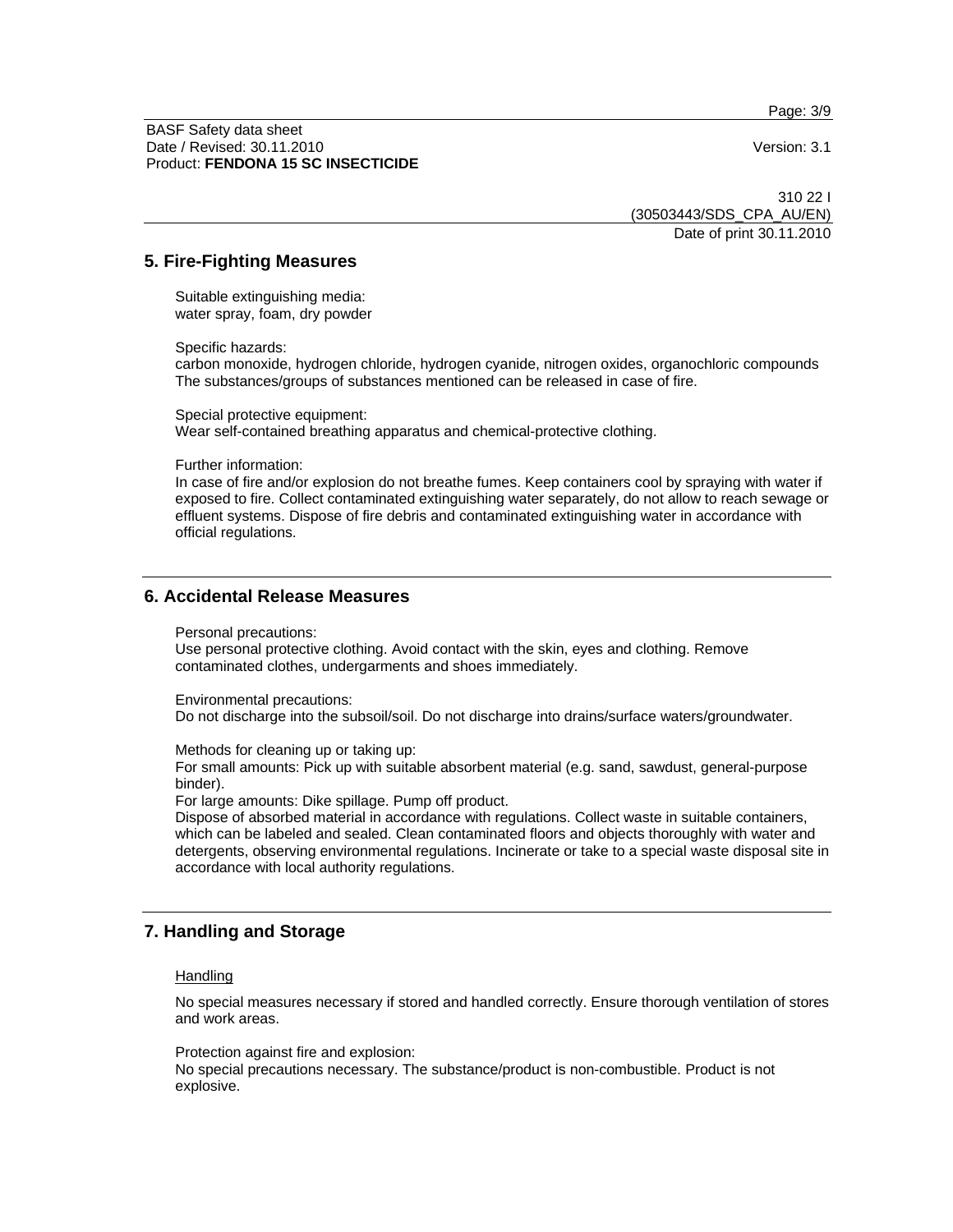Page: 4/9

#### BASF Safety data sheet Date / Revised: 30.11.2010 **Version: 3.1** Product: **FENDONA 15 SC INSECTICIDE**

310 22 I (30503443/SDS\_CPA\_AU/EN) Date of print 30.11.2010

#### Storage

Segregate from foods and animal feeds. Segregate from strong bases. Segregate from oxidants. Further information on storage conditions: Keep away from heat. Protect from direct sunlight. Protect against moisture.

Protect from temperatures below: -10 °C The product can crystallize below the limit temperature. Protect from temperatures above: 40 °C Changes in the properties of the product may occur if substance/product is stored above indicated temperature for extended periods of time.

# **8. Exposure controls and personal protection**

#### Components with workplace control parameters

No exposure standard allocated.

#### Personal protective equipment

Respiratory protection:

Respiratory protection in case of vapour/aerosol release. Wear respiratory protection if ventilation is inadequate. Particle filter with medium efficiency for solid and liquid particles (e.g. EN 143 or 149, Type P2 or FFP2)

Hand protection:

Suitable chemical resistant safety gloves (EN 374) also with prolonged, direct contact (Recommended: Protective index 6, corresponding > 480 minutes of permeation time according to EN 374): E.g. nitrile rubber (0.4 mm), chloroprene rubber (0.5 mm), butyl rubber (0.7 mm) and other

Eye protection: Safety glasses with side-shields (frame goggles) (e.g. EN 166)

Body protection:

Body protection must be chosen depending on activity and possible exposure, e.g. apron, protecting boots, chemical-protection suit (according to EN 14605 in case of splashes or EN ISO 13982 in case of dust).

Professional Pest Control Product:

Harmful if swallowed. May irritate the eyes and skin. Facial skin contact may cause temporary facial numbness. Avoid contact with eyes and skin. Avoid inhaling spray mist. When preparing spray, wear cotton overalls buttoned to the neck and wrist and a washable hat and elbow-length PVC gloves. Wash hands after use. After each day's use, wash gloves and contaminated clothing. No eating, drinking, smoking or tobacco use at the place of work.

# **9. Physical and Chemical Properties**

Form: liquid, suspension Colour: white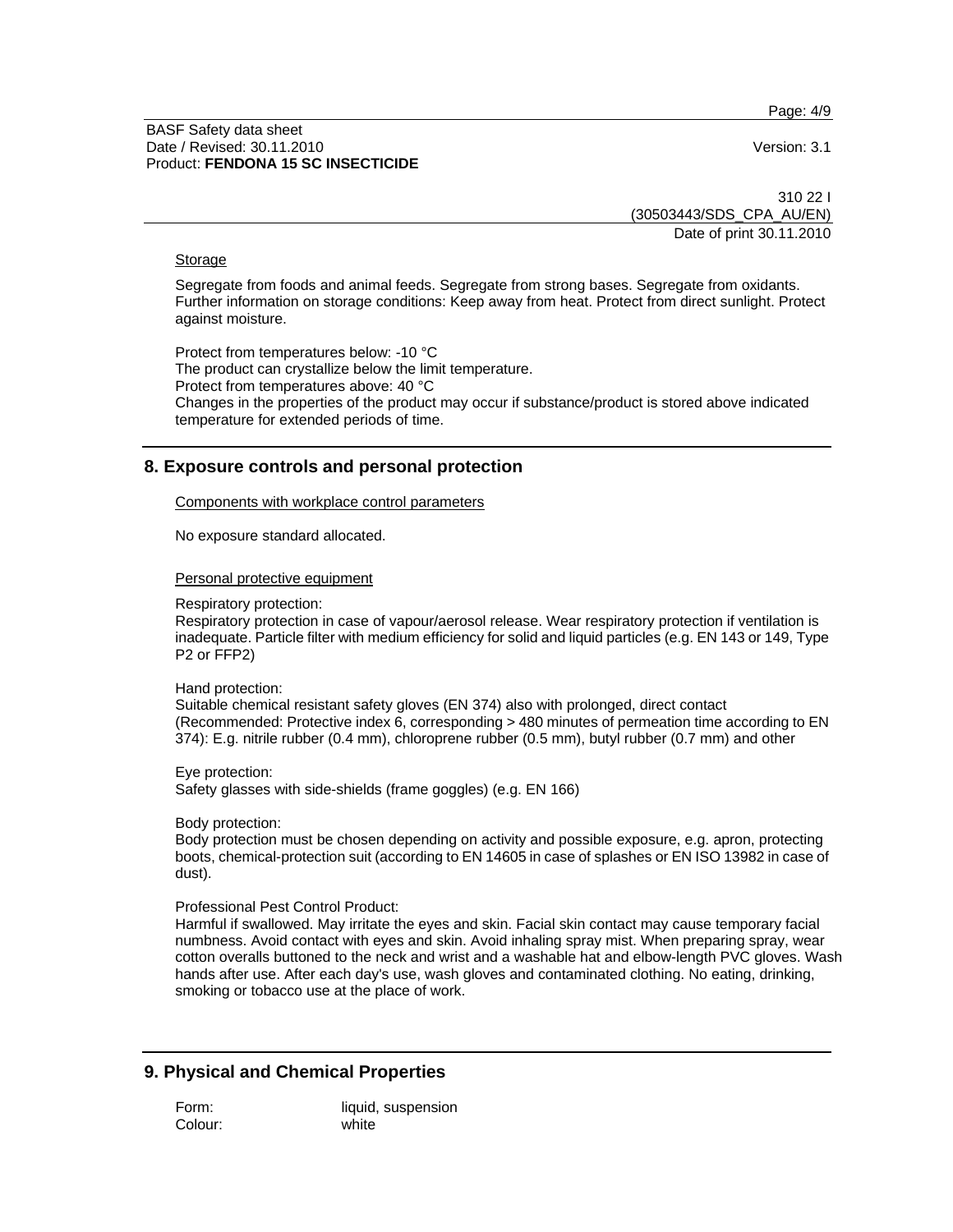Page: 5/9

#### BASF Safety data sheet Date / Revised: 30.11.2010 **Version: 3.1** Product: **FENDONA 15 SC INSECTICIDE**

pH value: 6.9

Explosion hazard:

310 22 I (30503443/SDS\_CPA\_AU/EN) Date of print 30.11.2010 Odour: odourless (10 g/l, 20 °C) onset of boiling: approx. 100 °C (1,013 hPa) Information applies to the solvent. Flammability: does not ignite<br>Explosion hazard: not explosive Vapour pressure: approx. 23.4 hPa Information applies to the solvent.

| Density:                                                                    | 1.01 - 1.02 $g/cm3$<br>(20 °C) | (OECD Guideline 109) |
|-----------------------------------------------------------------------------|--------------------------------|----------------------|
| Solubility in water:<br>Partitioning coefficient n-octanol/water (log Pow): | dispersible<br>not applicable  |                      |
| Viscosity, dynamic:                                                         | 85 mPa.s<br>(20 °C, 10 1/s)    | (OECD 114)           |

 $(20 °C)$ 

# **10. Stability and Reactivity**

| Thermal decomposition:            | No decomposition if stored and handled as<br>prescribed/indicated.                    |
|-----------------------------------|---------------------------------------------------------------------------------------|
| Substances to avoid:              | Strong bases, oxidizing agents.                                                       |
| Corrosion to metals:              | Mild steel, tin                                                                       |
| Hazardous reactions:              | No hazardous reactions if stored and handled<br>as prescribed/indicated.              |
| Hazardous decomposition products: | No hazardous decomposition products if stored<br>and handled as prescribed/indicated. |

# **11. Toxicological Information**

### **Acute toxicity**

LD50 rat (oral): > 5,000 mg/kg (product)

LD50 rat (dermal): > 2,000 mg/kg (product)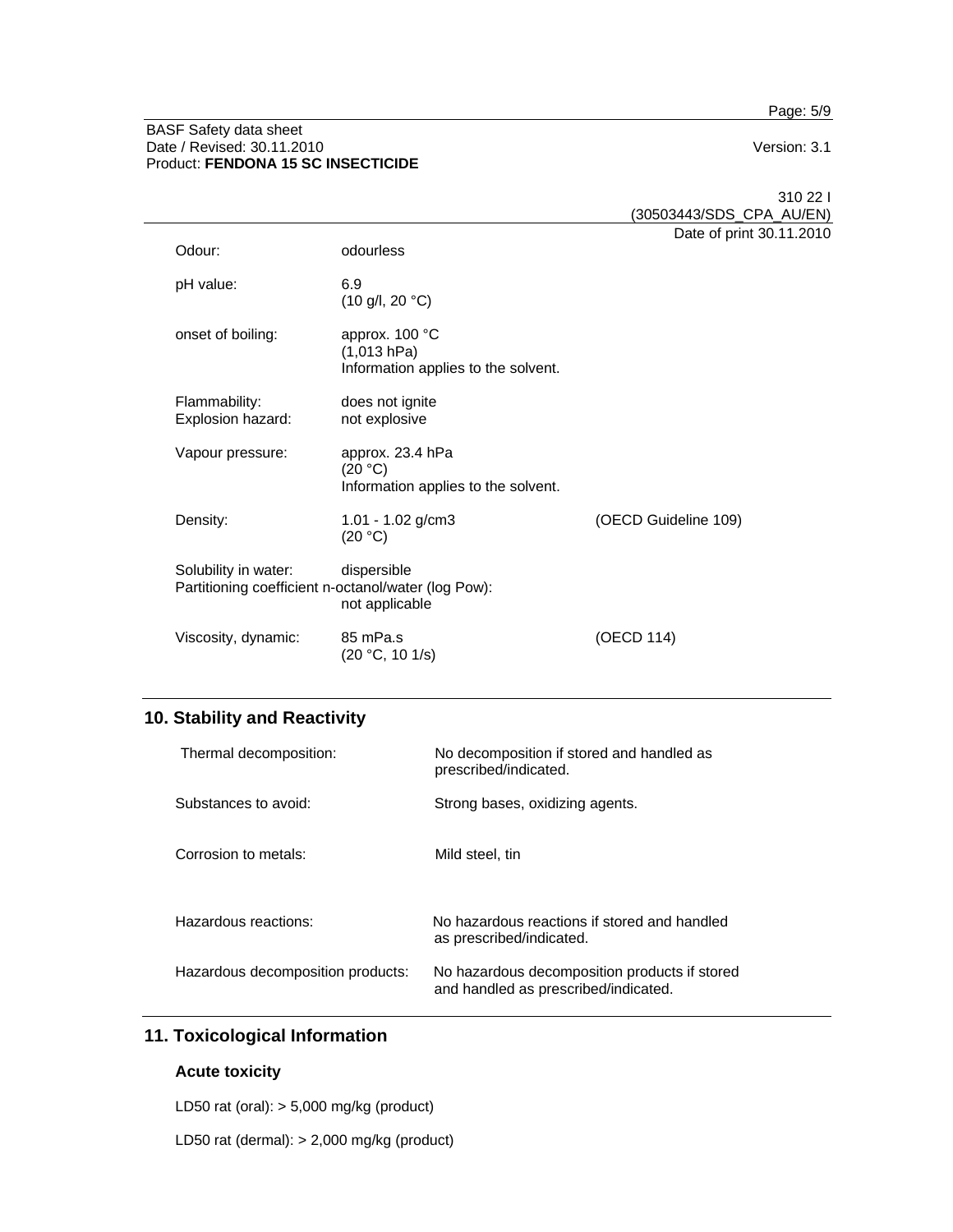Page: 6/9

#### BASF Safety data sheet Date / Revised: 30.11.2010 **Version: 3.1** Product: **FENDONA 15 SC INSECTICIDE**

310 22 I (30503443/SDS\_CPA\_AU/EN) Date of print 30.11.2010

Information on: alpha-Cypermethrin LC50 rat (by inhalation): 1.33 mg/l 4 h (OECD Guideline 403) Tested as dust aerosol. ----------------------------------

#### **Irritation**

Primary skin irritation rabbit: non-irritant (product)

Primary irritations of the mucous membrane rabbit: non-irritant (product)

#### **Assessment other acute effects**

Assessment other acute effects: The available information is not sufficient for evaluation.

### **Sensitization**

modified Buehler test guinea pig: Skin sensitizing effects were not observed in animal studies.

#### **Repeated dose toxicity**

Assessment of repeated dose toxicity: No data available.

#### **Genetic toxicity**

Information on: alpha-cypermethrin Assessment of mutagenicity: The substance was not mutagenic in bacteria. ----------------------------------

### **Carcinogenicity**

Information on: alpha-cypermethrin Assessment of carcinogenicity: In the majority of the short term assays the substance caused no carcinogenic effects. ----------------------------------

#### **Reproductive toxicity**

Assessment of reproduction toxicity: No data available.

#### **Developmental toxicity**

Assessment of teratogenicity: No data available.

## **Other relevant toxicity information**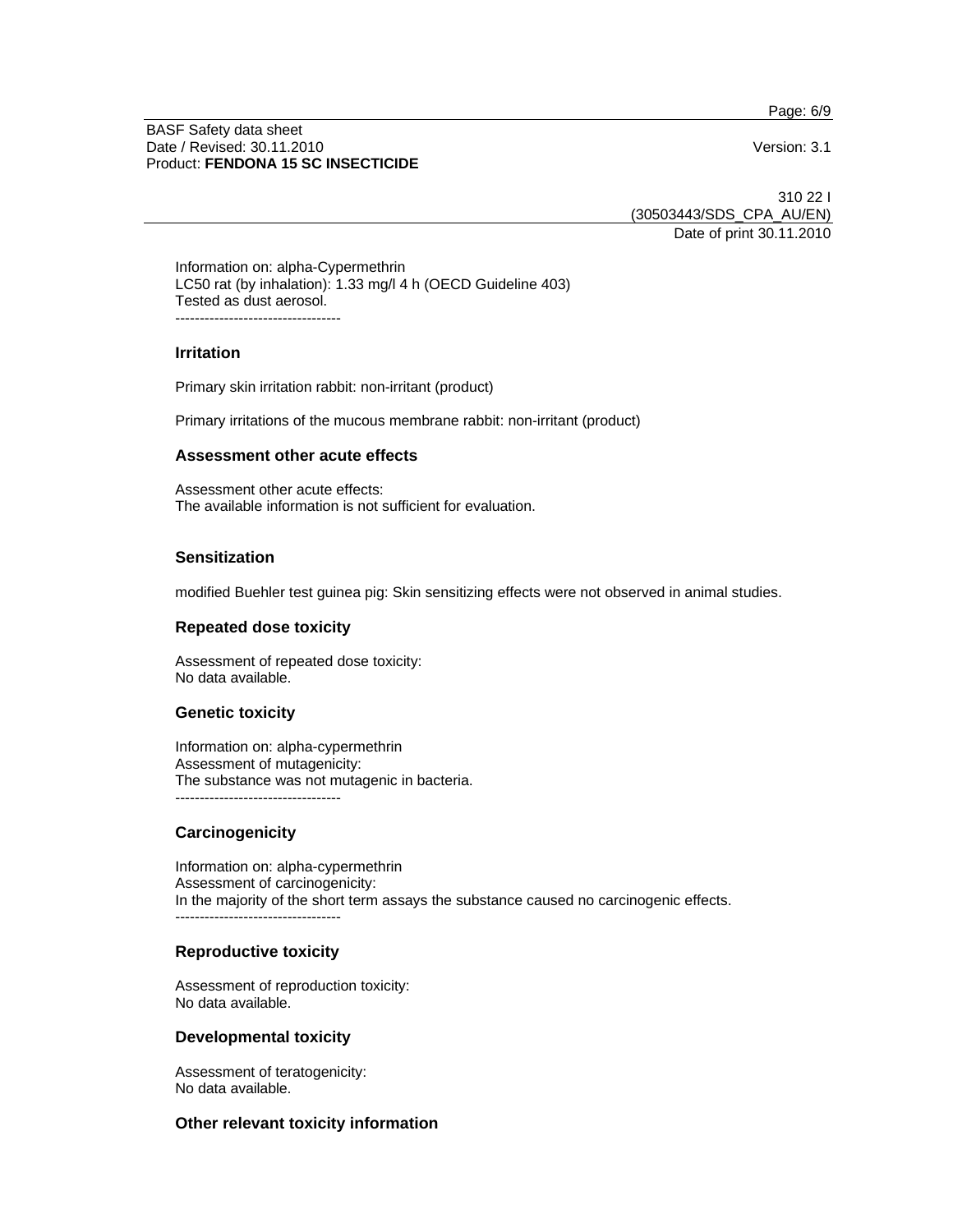BASF Safety data sheet Date / Revised: 30.11.2010 Version: 3.1 Product: **FENDONA 15 SC INSECTICIDE**

310 22 I (30503443/SDS\_CPA\_AU/EN)

Date of print 30.11.2010 The product has not been tested. The statements on toxicology have been derived from products of a similar structure and composition. Misuse can be harmful to health.

The product contains alpha-cypermethrin which may cause paraesthesia.

## **12. Ecological Information**

**Ecotoxicity**  Information on: alpha-cypermethrin Toxicity to fish: LC50 (96 h) 2,8 µg/l, Oncorhynchus mykiss (OECD 203; ISO 7346; 84/449/EEC, C.1)

LC50 (96 h) 0.93 ug/l, Pimephales promelas (EPA 72-1)

----------------------------------

Information on: alpha-cypermethrin Aquatic invertebrates: EC50 (48 h) 0,3 µg/l, Daphnia magna (OECD Guideline 202, part 1) ----------------------------------

Information on: alpha-cypermethrin Aquatic plants: EC50 (96 h) > 100 µg/l, Scenedesmus subspicatus (OECD Guideline 201)

----------------------------------

### **Persistence and degradability**

Information on: alpha-cypermethrin Assessment biodegradation and elimination (H2O): Not readily biodegradable (by OECD criteria). ----------------------------------

Information on: alpha-cypermethrin Elimination information: DOC reduction (28 d) (OECD 301D; EEC 92/69, C.4-E) Not readily biodegradable (by OECD criteria).

 CO2 formation relative to the theoretical value (28 d) (OECD 301B; ISO 9439; 92/69/EEC, C.4-C) Not readily biodegradable (by OECD criteria).

----------------------------------

### **Additional information**

Other ecotoxicological advice: The ecological data given are those of the active ingredient. Do not discharge product into the environment without control.

# **13. Disposal Considerations**

Must be disposed of or incinerated in accordance with local regulations.

Page: 7/9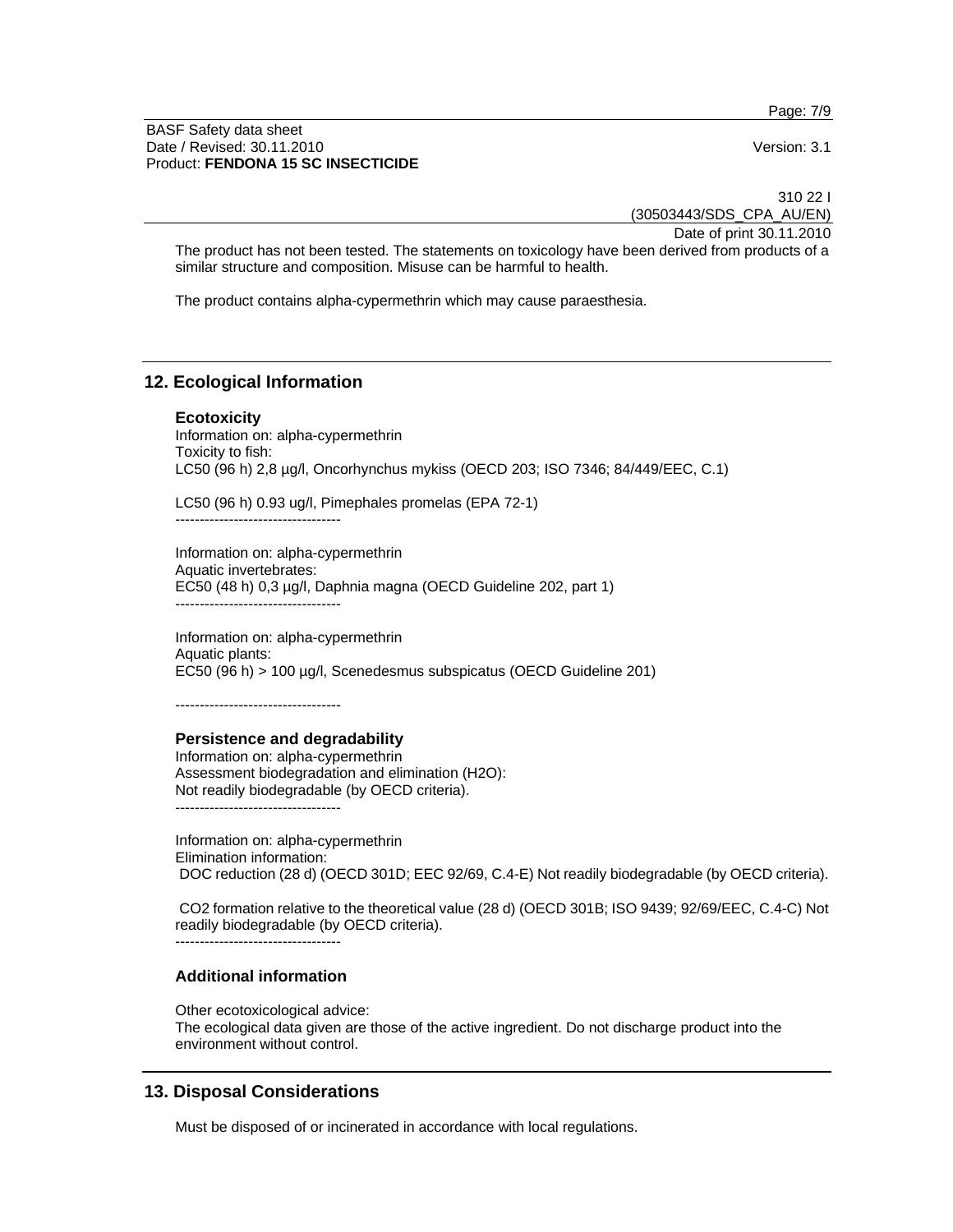Page: 8/9

#### BASF Safety data sheet Date / Revised: 30.11.2010 **Version: 3.1** Product: **FENDONA 15 SC INSECTICIDE**

310 22 I (30503443/SDS\_CPA\_AU/EN) Date of print 30.11.2010

Contaminated packaging:

Contaminated packaging should be emptied as far as possible and disposed of in the same manner as the substance/product.

### **14. Transport Information**

| Domestic transport:   |                                                                                           |
|-----------------------|-------------------------------------------------------------------------------------------|
| Hazard class:         | 9                                                                                         |
| Packing group:        | Ш                                                                                         |
| ID number:            | UN 3082                                                                                   |
| Hazard label:         | 9. EHSM                                                                                   |
| Proper shipping name: | ENVIRONMENTALLY HAZARDOUS SUBSTANCE, LIQUID, N.O.S.<br>(contains ALPHA-CYPERMETHRIN 1,5%) |

### **Further information**

Hazchem Code:3Z IERG Number:47

### **Sea transport**

IMDG

| Hazard class:         |                                                                                           |
|-----------------------|-------------------------------------------------------------------------------------------|
| Packing group:        | Ш                                                                                         |
| ID number:            | <b>UN 3082</b>                                                                            |
| Hazard label:         | 9. EHSM                                                                                   |
| Marine pollutant:     | YES.                                                                                      |
| Proper shipping name: | ENVIRONMENTALLY HAZARDOUS SUBSTANCE, LIQUID, N.O.S.<br>(contains ALPHA-CYPERMETHRIN 1,5%) |

# **Air transport**

IATA/ICAO

| Hazard class:         | 9                                                                                         |
|-----------------------|-------------------------------------------------------------------------------------------|
| Packing group:        | Ш                                                                                         |
| ID number:            | UN 3082                                                                                   |
| Hazard label:         | 9. EHSM                                                                                   |
| Proper shipping name: | ENVIRONMENTALLY HAZARDOUS SUBSTANCE, LIQUID, N.O.S.<br>(contains ALPHA-CYPERMETHRIN 1,5%) |

#### **Further information**

Environmentally Hazardous Substances meeting the description of UN 3077 or UN 3082 are not subjected to the Australian Dangerous Goods Code when transported by road or rail in packagings not exceeding 500 kg or 500 L.